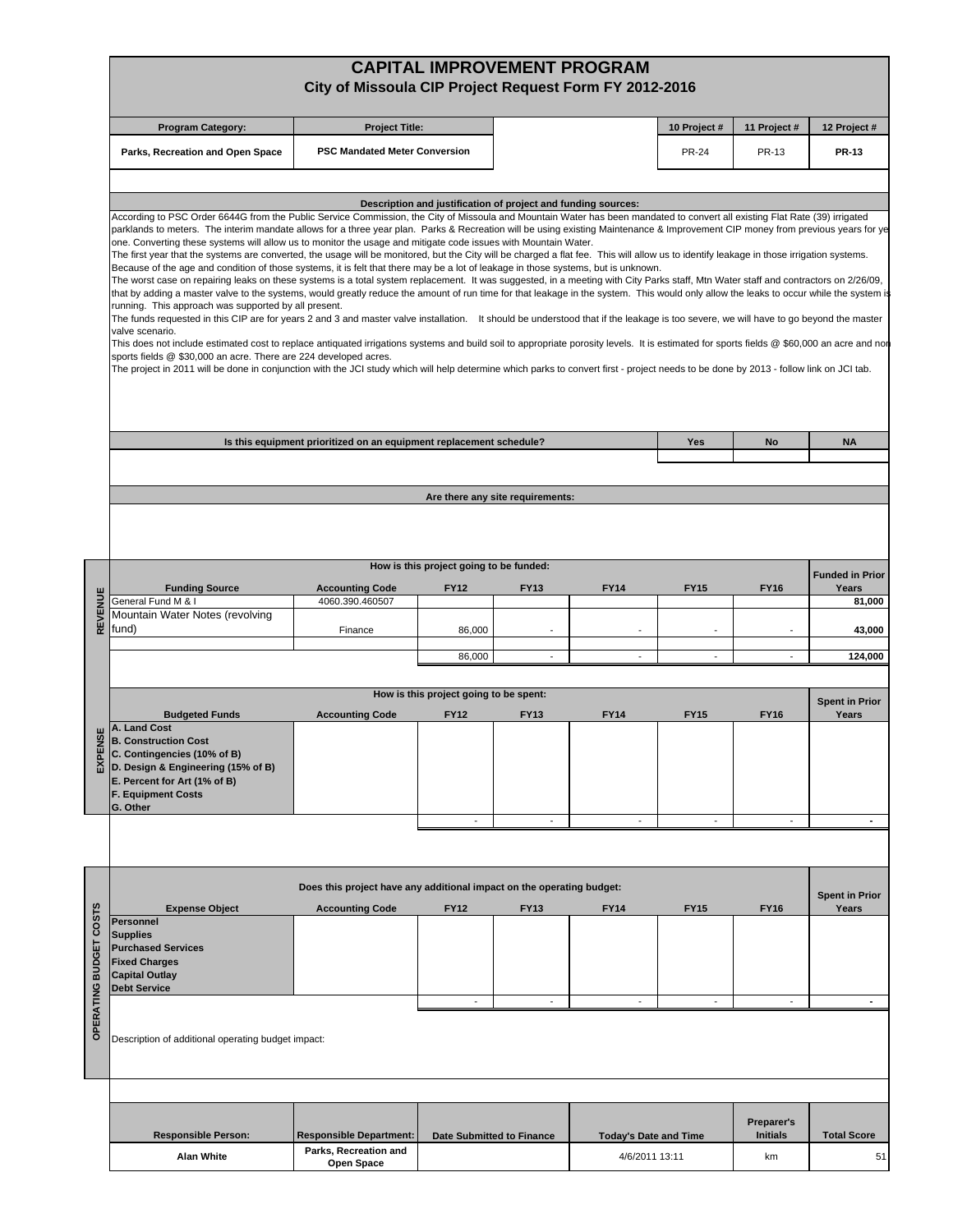|                                                                                                                                                                                                                                                                                        |                                                                                                                                                                                                                                                                                                             |                              | <b>CAPITAL IMPROVEMENT PROGRAM</b><br><b>Project Rating</b>                                                                                                                                                                                                                                |                |                              |
|----------------------------------------------------------------------------------------------------------------------------------------------------------------------------------------------------------------------------------------------------------------------------------------|-------------------------------------------------------------------------------------------------------------------------------------------------------------------------------------------------------------------------------------------------------------------------------------------------------------|------------------------------|--------------------------------------------------------------------------------------------------------------------------------------------------------------------------------------------------------------------------------------------------------------------------------------------|----------------|------------------------------|
|                                                                                                                                                                                                                                                                                        |                                                                                                                                                                                                                                                                                                             |                              | (See C.I.P. Instructions For Explanation of Criteria)                                                                                                                                                                                                                                      |                |                              |
| <b>Program Category:</b><br>Parks, Recreation                                                                                                                                                                                                                                          | <b>Project Title:</b>                                                                                                                                                                                                                                                                                       |                              |                                                                                                                                                                                                                                                                                            |                | 11 Project #                 |
| and Open Space                                                                                                                                                                                                                                                                         | <b>PSC Mandated Meter Conversion</b>                                                                                                                                                                                                                                                                        |                              |                                                                                                                                                                                                                                                                                            |                | <b>PR-13</b>                 |
|                                                                                                                                                                                                                                                                                        | <b>Qualitative Analysis</b>                                                                                                                                                                                                                                                                                 | Yes                          | <b>Comments</b><br>No                                                                                                                                                                                                                                                                      |                |                              |
| 1. Is the project necessary to meet federal,<br>state, or local legal requirements? This cri-<br>terion includes projects mandated by Court<br>Order to meet requirements of law or other<br>requirements. Of special concern is that the<br>project be accessible to the handicapped. |                                                                                                                                                                                                                                                                                                             |                              | х                                                                                                                                                                                                                                                                                          |                |                              |
| 2. Is the project necessary to fulfill a con-<br>tractual requirement? This criterion includes<br>Federal or State grants which require local<br>participation. Indicate the Grant name and<br>number in the comment column.                                                           |                                                                                                                                                                                                                                                                                                             |                              | x                                                                                                                                                                                                                                                                                          |                |                              |
| 3. Is this project urgently required? Will de-<br>lay result in curtailment of an essential ser-<br>vice? This statement should be checked<br>"Yes" only if an emergency is clearly indi-<br>cated; otherwise, answer "No". If "Yes",<br>be sure to give full justification.           |                                                                                                                                                                                                                                                                                                             |                              | х                                                                                                                                                                                                                                                                                          |                |                              |
| 4. Does the project provide for and/or im-<br>prove public health and/or public safety?<br>This criterion should be answered "No" un-<br>less public health and/or safety can be<br>shown to be an urgent or critical factor.                                                          |                                                                                                                                                                                                                                                                                                             |                              | x                                                                                                                                                                                                                                                                                          |                |                              |
|                                                                                                                                                                                                                                                                                        | <b>Quantitative Analysis</b>                                                                                                                                                                                                                                                                                | Raw<br><b>Score</b><br>Range | <b>Comments</b>                                                                                                                                                                                                                                                                            | Weight         | <b>Total</b><br><b>Score</b> |
| 5. Does the project result in maximum<br>benefit to the community from the<br>investment dollar?                                                                                                                                                                                       |                                                                                                                                                                                                                                                                                                             | $(0-3)$<br>$\overline{2}$    | Reduction in amount paid for water will provide savings to be used for other maintenance projects.                                                                                                                                                                                         | 5              | 10                           |
| 6. Does the project require speedy<br>implementation in order to assure its<br>maximum effectiveness?                                                                                                                                                                                  |                                                                                                                                                                                                                                                                                                             | $(0-3)$<br>3                 | Yes, mandated by PSC                                                                                                                                                                                                                                                                       | $\overline{4}$ | 12                           |
| $(0-3)$<br>7. Does the project conserve energy,<br>cultural or natural resources, or reduce<br>3<br>pollution?                                                                                                                                                                         |                                                                                                                                                                                                                                                                                                             |                              | Environmental benefit - reduction in the use of water                                                                                                                                                                                                                                      | 3              | 9                            |
|                                                                                                                                                                                                                                                                                        | $(0-2)$<br>8. Does the project improve or expand<br>upon essential City services where such<br>2<br>Metered systems will allow staff to measure amount of water per acre and determine best practices<br>to keep a park green.<br>services are recognized and accepted as<br>being necessary and effective? |                              | 4                                                                                                                                                                                                                                                                                          | 8              |                              |
| $(0-3)$<br>9. Does the project specifically relate to the<br>City's strategic planning priorities or other<br>3<br>plans?                                                                                                                                                              |                                                                                                                                                                                                                                                                                                             |                              | Continue to use environmentally friendly maintenance practices and "Green Architecture" that<br>conserve resources, use native plants and alternative and/or sustainable materials, minimize<br>fertilizer and pesticide use, protect riparian areas, and include recycling when possible. | 4              | 12                           |
|                                                                                                                                                                                                                                                                                        |                                                                                                                                                                                                                                                                                                             |                              | <b>Total Score</b>                                                                                                                                                                                                                                                                         |                | 51                           |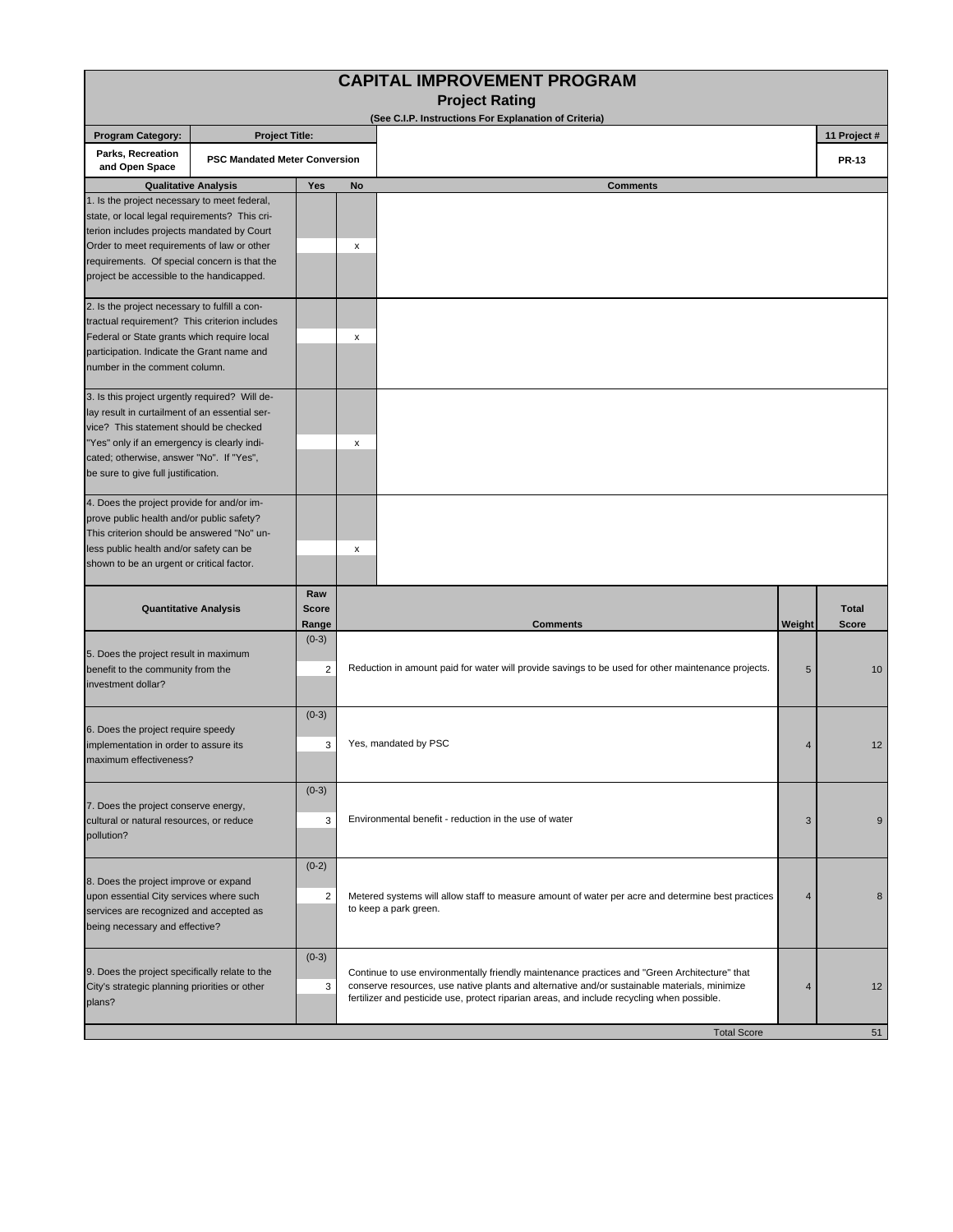Kohler Estimate

|                                 | RUM : «ORLERI'S SERINKLER SYSTEME  FOX ND. : 476-585812. |    |                          | トート、(データ)/シー18:07年11 - 20 |  |
|---------------------------------|----------------------------------------------------------|----|--------------------------|---------------------------|--|
|                                 |                                                          |    |                          |                           |  |
|                                 | Missoula Parks and Rec. Metered Praject Breakdown.       |    |                          |                           |  |
| Location                        |                                                          |    | Cost                     |                           |  |
| 200 West Pine                   |                                                          |    | \$474.30                 |                           |  |
| 300 West Pine                   |                                                          | Ĩ. | 474.30                   |                           |  |
| 400 West Pine                   |                                                          |    | \$474.30                 |                           |  |
| 500 West Pine                   |                                                          |    | \$474.30                 |                           |  |
| Marshall                        |                                                          |    | \$474.30                 |                           |  |
| Sacaiawea Uast                  |                                                          |    | \$474.30                 |                           |  |
| Sacajawea North                 |                                                          |    | 5 474.30                 |                           |  |
| Hart Triangle                   |                                                          |    | $-5.3174.30$             |                           |  |
| 500 Dixon                       |                                                          |    | \$ 625.00                |                           |  |
| Rackin                          |                                                          |    | 625.00                   |                           |  |
| 600 Dixon                       |                                                          |    | 5 3,325.00               |                           |  |
| Front and Urange                |                                                          |    | 5 3,313.90               |                           |  |
| 400 Dixon                       |                                                          |    | \$16.40                  |                           |  |
| 55" and Hillview                |                                                          | S. | 824,40                   |                           |  |
| Anderson                        |                                                          |    | \$316.40                 |                           |  |
| Elms                            |                                                          |    | \$ \$16.40               |                           |  |
| Garland                         |                                                          | S. | 816.40                   |                           |  |
| Gregory East                    |                                                          | S. | 816.40                   |                           |  |
| <b>Occoner Half Circle</b>      |                                                          | s. | 810.40                   |                           |  |
| Hollis                          |                                                          | S. | 816.40                   |                           |  |
| Lester North                    |                                                          |    | $3\quad 816.40$          |                           |  |
| Leater South                    |                                                          |    | \$ 816.40                |                           |  |
| Northside                       |                                                          |    | \$16.40                  |                           |  |
| Kaukio                          |                                                          |    | \$316.40                 |                           |  |
| Sacajawea Irr                   |                                                          |    | \$316.40                 |                           |  |
|                                 | <b>Bancroft Bivd and Tennis Court</b>                    |    | \$3.516.40               |                           |  |
| Dovd                            |                                                          |    | \$3,516.40               |                           |  |
| Kiwannis                        |                                                          |    | \$3,516.40               |                           |  |
| Little McCormick                |                                                          |    | \$3,516.40<br>\$3,550.40 |                           |  |
| McCleod                         |                                                          |    | \$3,516.40               |                           |  |
| Northside Ball Field            |                                                          |    | \$3,523.40               |                           |  |
| Southside Lions                 |                                                          |    | \$3.558.40               |                           |  |
| Skyvicw                         |                                                          |    | \$1,316.40               |                           |  |
| Parks and Rec Building<br>Caras |                                                          |    | \$12,480.00              |                           |  |
|                                 |                                                          |    | \$8,316.40               |                           |  |
| Gregory West<br>Rose            |                                                          |    | \$10,820.00              |                           |  |
| Nicole Lower Park               |                                                          |    | S 5,000.00.              |                           |  |
| Nicole Upper Park(okay)         |                                                          |    | 8,00                     |                           |  |
|                                 |                                                          |    | TOTAL                    | \$91,159.50               |  |
|                                 |                                                          |    |                          |                           |  |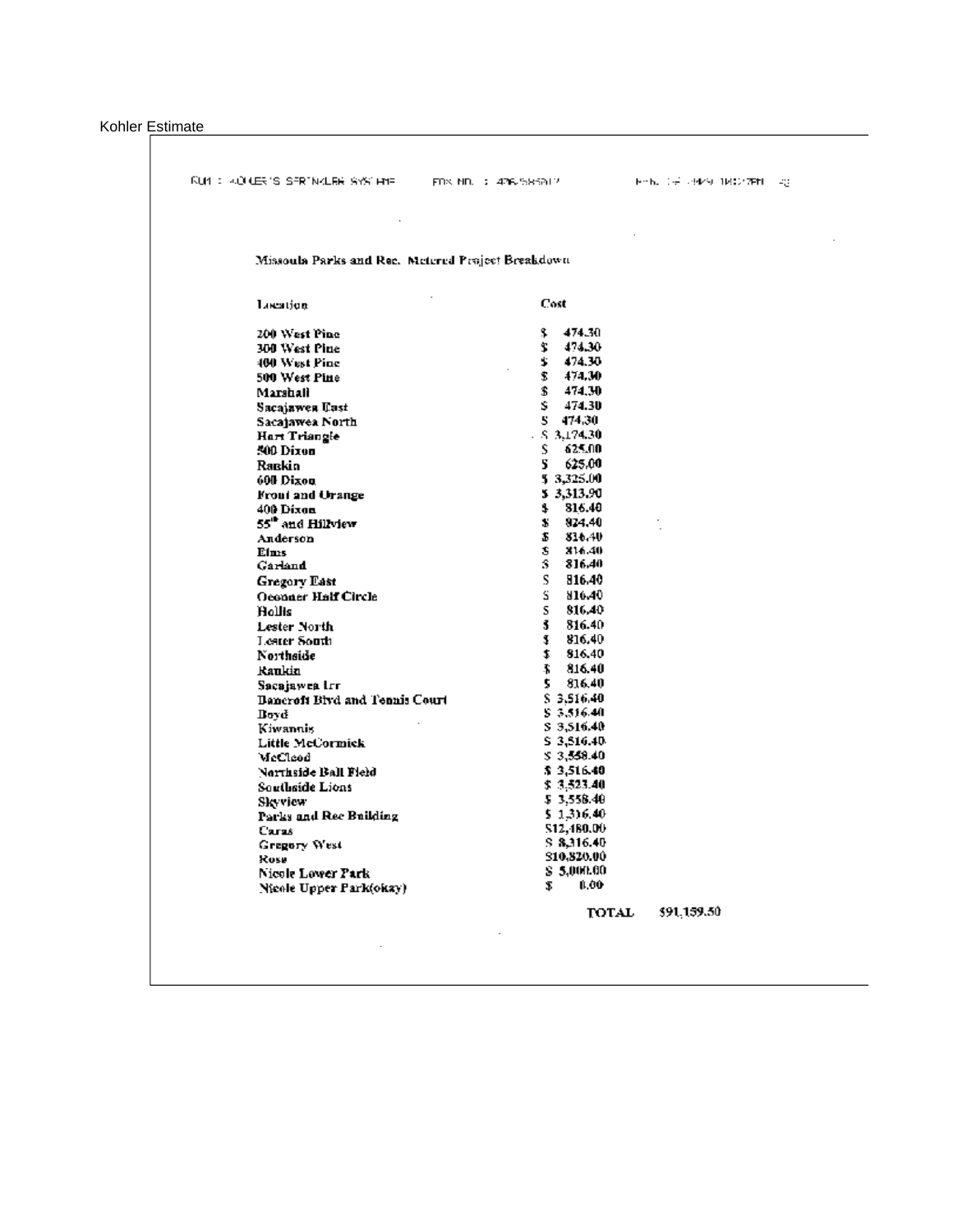|                                                                                                                                                                                                                                           | Kohler's Sprinklers and Backflow LLC                             |                    |  |  |  |
|-------------------------------------------------------------------------------------------------------------------------------------------------------------------------------------------------------------------------------------------|------------------------------------------------------------------|--------------------|--|--|--|
| P.O. Dox 412                                                                                                                                                                                                                              |                                                                  |                    |  |  |  |
| Millown, Montana, 59851                                                                                                                                                                                                                   |                                                                  | 2.26.09            |  |  |  |
| Estimate as per discussion with Rob Thames and other members of Missoula<br>Department of Perks And Recreation slong with Gary Mitchell with Mountain<br>Water Co. on 2/26/09.                                                            |                                                                  |                    |  |  |  |
| Estimates are for the installation of meters in Parks per request as well as estimate<br>for replacement and/or installation of new pit as well as road box per request.                                                                  |                                                                  |                    |  |  |  |
| Kohler's Sprinklers and Backflow to install meters and misc. fittings,<br>Johnson Brothers Excavating to install necessary pits and road boxes.                                                                                           |                                                                  |                    |  |  |  |
| This is a preliminary estimate, Mountain Water Co. to try and locate unknown road<br>hoxes and see if operable. Estimate based on worst case scenario-road boxes that<br>are unknown cannot be located and new ones have to be installed. |                                                                  |                    |  |  |  |
|                                                                                                                                                                                                                                           |                                                                  |                    |  |  |  |
| ****Shallow pit configuration---<br>compression type meter horn for 1" and 2" Taps and mise. fiftings                                                                                                                                     | Shallow pit to consist of 2 Valve boxes and copper meter horn or |                    |  |  |  |
|                                                                                                                                                                                                                                           | A--------1" meter in shallow pit with a workable road box        |                    |  |  |  |
| $I$ ) 200 West Pine                                                                                                                                                                                                                       | \$474.30                                                         | meter.             |  |  |  |
| 2) 300 West Pine                                                                                                                                                                                                                          | \$474.30                                                         | meter              |  |  |  |
| 3) 400 West Pine                                                                                                                                                                                                                          | \$474.30                                                         | meter              |  |  |  |
| 4) 500 West Pinc                                                                                                                                                                                                                          | S 474.30<br>5 474.30                                             | metêr<br>meter     |  |  |  |
| 5) Marshall Park                                                                                                                                                                                                                          | \$474.30                                                         | meter              |  |  |  |
| 6) Sacajawes Park East<br>7) Sacajawea Park North                                                                                                                                                                                         | 5474.30                                                          | meter              |  |  |  |
|                                                                                                                                                                                                                                           | B-------1" ineter in shallow pit and replace known bad coad box  |                    |  |  |  |
| 1) Hart Triangle                                                                                                                                                                                                                          | \$ 474.30                                                        | meter              |  |  |  |
|                                                                                                                                                                                                                                           | S 3700.00                                                        | new road box valve |  |  |  |
| $C = -2^r$ meter in shallow pit                                                                                                                                                                                                           |                                                                  |                    |  |  |  |
| 1) 500 Dixon                                                                                                                                                                                                                              | 5 625.00<br>\$ 625.00                                            | meter              |  |  |  |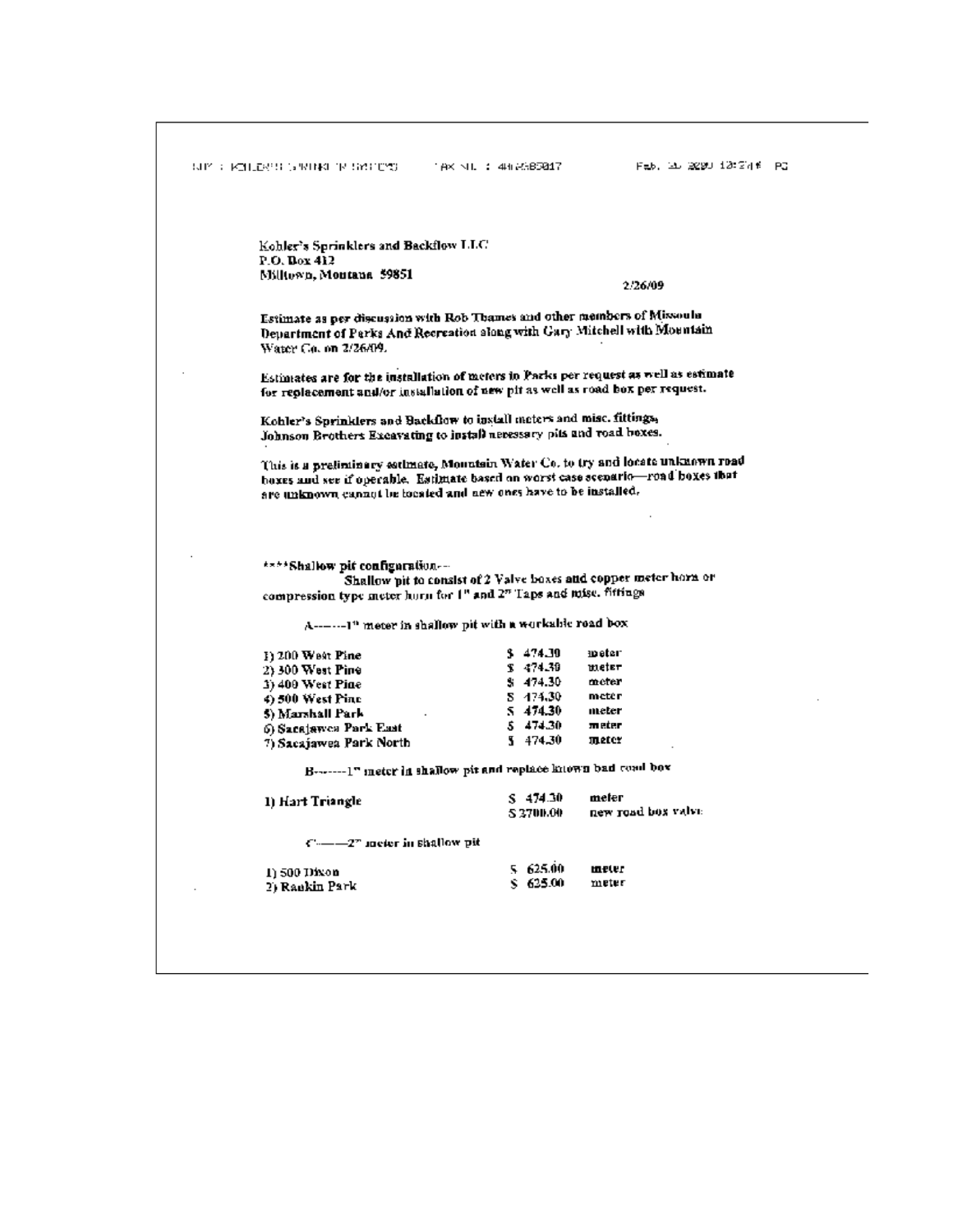| Kohler's Sprinklers and Rackflow                                                                                                                                                        |                         | Page 2                                                                |
|-----------------------------------------------------------------------------------------------------------------------------------------------------------------------------------------|-------------------------|-----------------------------------------------------------------------|
|                                                                                                                                                                                         |                         |                                                                       |
| ****Shallow pit configuration cont                                                                                                                                                      |                         |                                                                       |
| D--------2" meter in shallow pit and replace known bad road box                                                                                                                         |                         |                                                                       |
| 1) 600 Oixon                                                                                                                                                                            | \$ 625.00<br>\$2700.00  | meter<br>new ruzd hox                                                 |
| ****Deep pit configuration-—<br>on upstream side of meter per code and a curb box valve for back draining purposes<br>downstream of meter per request of Parks and Rec. Irrigation Crew |                         | Deep pit to have meter placed within, as well as a new curb box valve |
| E------ I" meter in existing pit with unknown road box location                                                                                                                         |                         |                                                                       |
| 1) Front and Orange                                                                                                                                                                     | 5 613.90<br>ኔ 2700.00   | meter<br>new road box                                                 |
|                                                                                                                                                                                         |                         |                                                                       |
| 1) 400 Dixon                                                                                                                                                                            | 5 616.40                | meter                                                                 |
| 2) $55^{\text{th}}$ and Hillview<br>3) Anderson                                                                                                                                         | 5 824.40<br>5 816.40    | meter<br>meter                                                        |
| 4) Elms                                                                                                                                                                                 | \$3, 516, 40            | meter                                                                 |
| 5) Garland                                                                                                                                                                              | \$316.40                | meter                                                                 |
| 6) Gregory East                                                                                                                                                                         | \$ 816.40               | meler                                                                 |
| 7) Oconner Hulf Circle                                                                                                                                                                  | 5 816.40                | meter                                                                 |
| 3) Hollis                                                                                                                                                                               | \$816.40                | moter                                                                 |
|                                                                                                                                                                                         | \$816.40<br>\$316.40    | mater<br>meter                                                        |
| 9) Lester North-                                                                                                                                                                        |                         | meter                                                                 |
| 10) Lester South<br>11) Northside Park                                                                                                                                                  | \$316.40                |                                                                       |
| 12) Rankin Aunex                                                                                                                                                                        | \$ 816.40               | meter                                                                 |
| 13) Sacajawes Irr.                                                                                                                                                                      | \$816.40                | meter.                                                                |
| G--------2 <sup>n</sup> meter in existing pit with unknown road box location                                                                                                            | And/or broken road box. |                                                                       |
| 1) Bancroft Bivd. and Tennis Court                                                                                                                                                      | S 816.40                | meter                                                                 |
| 2) Boyd                                                                                                                                                                                 | \$2700.00<br>S 816.40   | new road box<br>meter.                                                |

 $\overline{\phantom{a}}$